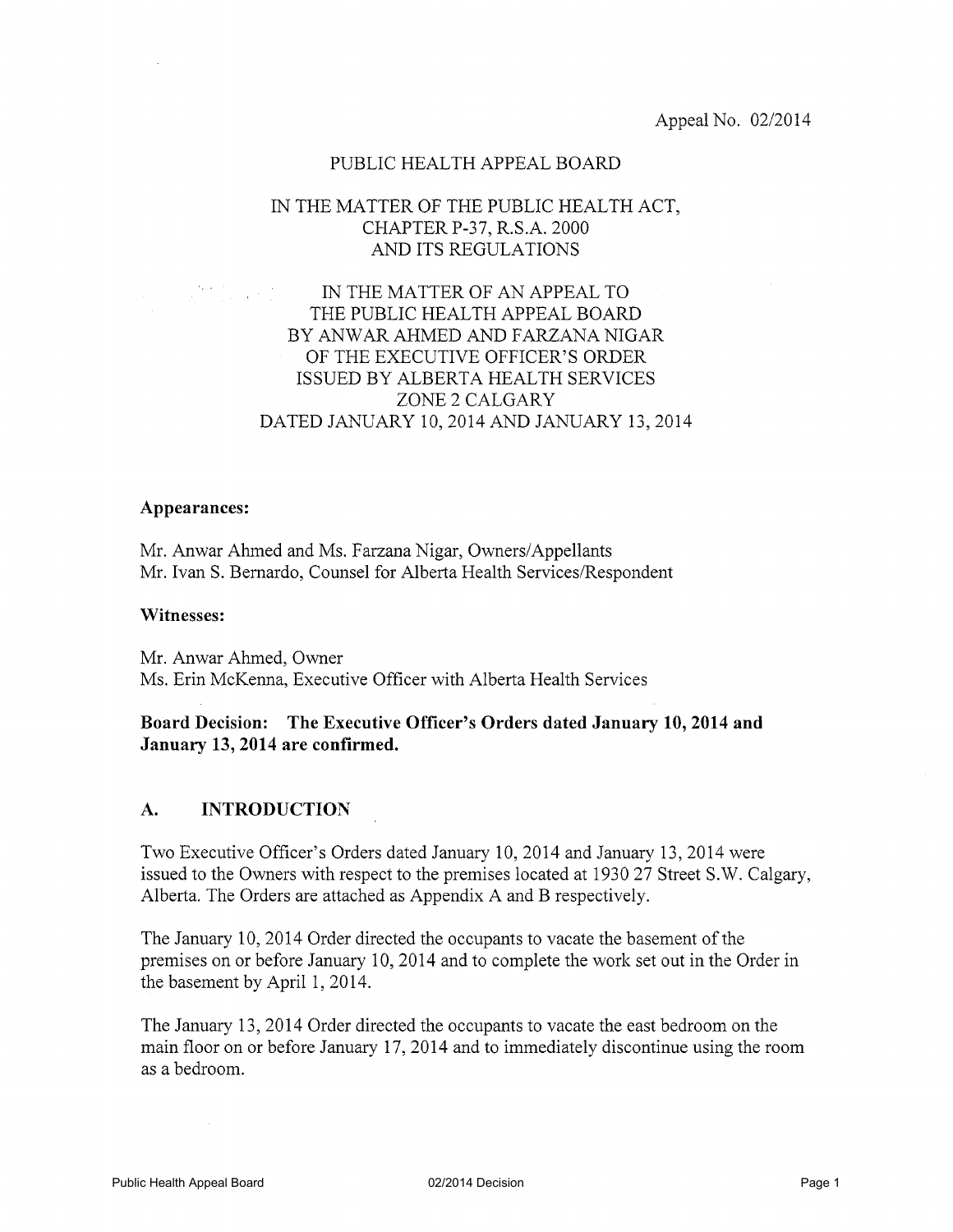Both Orders were issued pursuant to s.62 of the *Public Health Act* and a Notice of Health Hazard was registered on the title to the premises on January 31, 2014 pursuant to s. 64 of the Act.

At the time the Orders were issued the premises were rental accommodation and tenants occupied the premises. The tenants have now vacated the premises and the Owners are residing on the property.

The Appellants were provided with confirmation of the Orders by voice mail on January 10, 2014 and the Orders were personally served to the Appellant, Anwar Ahmed, on January 14, 2014 and January 28, 2014.

The Appellants served notice of the appeals in the prescribed form on the Board on January 24, 2014.

It should be noted that this appeal was originally heard by the Board on March 13, 2014 but the appointments of the majority of the members who were present at the first hearing ended before the Board could make a decision, requiring a new hearing. The rehearing of this appeal was heard on May 16, 2014 at Hampton Inn and Suites in Calgary, Alberta.

#### **B. TIMING OF THE APPEAL**

S. 5(3) of the *Public Health Act* requires the Appellant to service notice of appeal within 10 days after receiving notice of the Order. The Appellant served notice of the appeal within 10 days of being personally served the first Order and prior to being personally served the second Order. The notice of appeal was served on the board 14 days after the Appellants received notice of the Orders by voice mail.

If the Notice of Appeal is not served within the 10 day time frame the Board may extend the time within which an appeal may be taken if it considers it appropriate to do so. There was no objection from Alberta Health Services to extending the time for receiving the Notice of Appeal. The Board finds that if the Notice of Appeal was served outside of the 10 days it is appropriate to extend this time period.

#### $C_{\bullet}$ **JURISDICTION OF THE BOARD**

There were no objections to the Board's jurisdiction to rehear this appeal.

#### D. **ISSUES**

 $1_{-}$ Did the Board that heard the appeal on March 13, 2014 make a decision to reverse the Orders dated January 10, 2014 and January 14, 2014 or to have the Notice of Health Hazard removed from the title to the premises?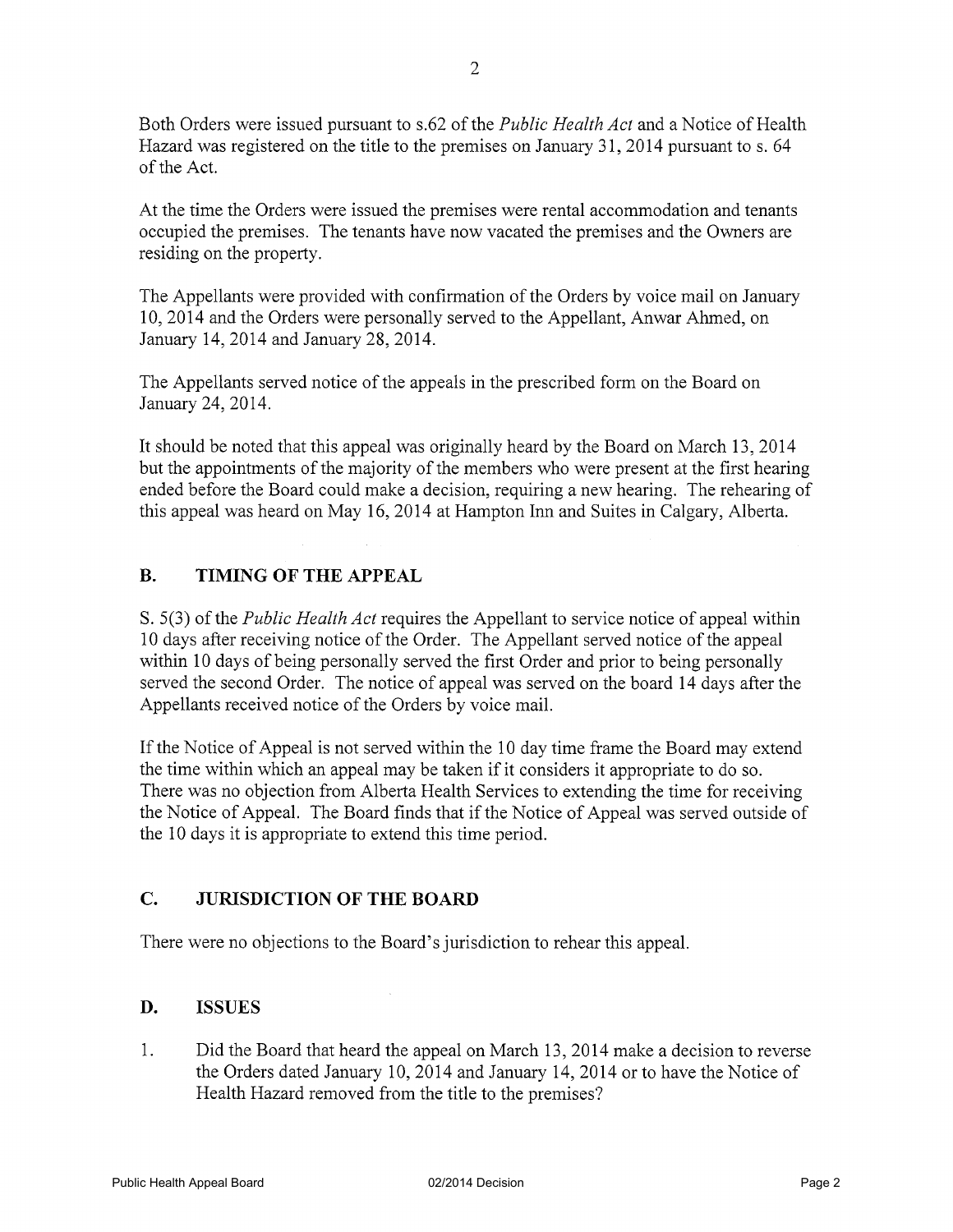- $2.$ Should the Orders be reversed or varied now that the premises are no longer rental accommodations?
- $3.$ Was the east bedroom on the main floor properly insulated?

#### E. **APPELLANTS' SUBMISIONS**

The Appellants provided 2 letters they had prepared for the Board dated May 16, 2014 and March 13, 2014 that set out some of their submissions. They were entered into evidence as Exhibit 1.

Their written and verbal submissions were that:

- $1)$ The Board at the previous hearing had determined that the Orders should be reversed as the premises were no longer going to be rental accommodations. The Board at the rehearing should follow the previous Board members' decision.
- $2)$ The Board at the previous hearing was going to order that the notice registered on title by Alberta Health Services be removed and the current Board members should order the removal of the notice as well.
- $3)$ The Appellant gave evidence that his family now occupies the premises and submitted that the Board ought to reverse the Orders because of the change in use of the premises.
- $4)$ That the Order with respect to the main floor east bedroom was incorrect with regards to the state of the insulation in that room. The Order stated that the room was not properly insulated and the Appellant submitted that it was properly insulated. The Appellant confirmed that all other information set out in the Orders was accurate.

#### $\mathbf{F}_{\cdot}$ **RESPONDENT'S SUBMISSIONS**

Counsel for Alberta Health Services submitted an indexed binder of documents and photographs. The binder of documents was entered into evidence as Exhibit 2.

Alberta Health Services submitted that a decision had not been made by the Board  $\left\{ \right\}$ at the previous hearing on March 13, 2014. There had been questions and submissions about the change of use of the premises at the hearing and with respect to the notice registered on title but no decision was rendered.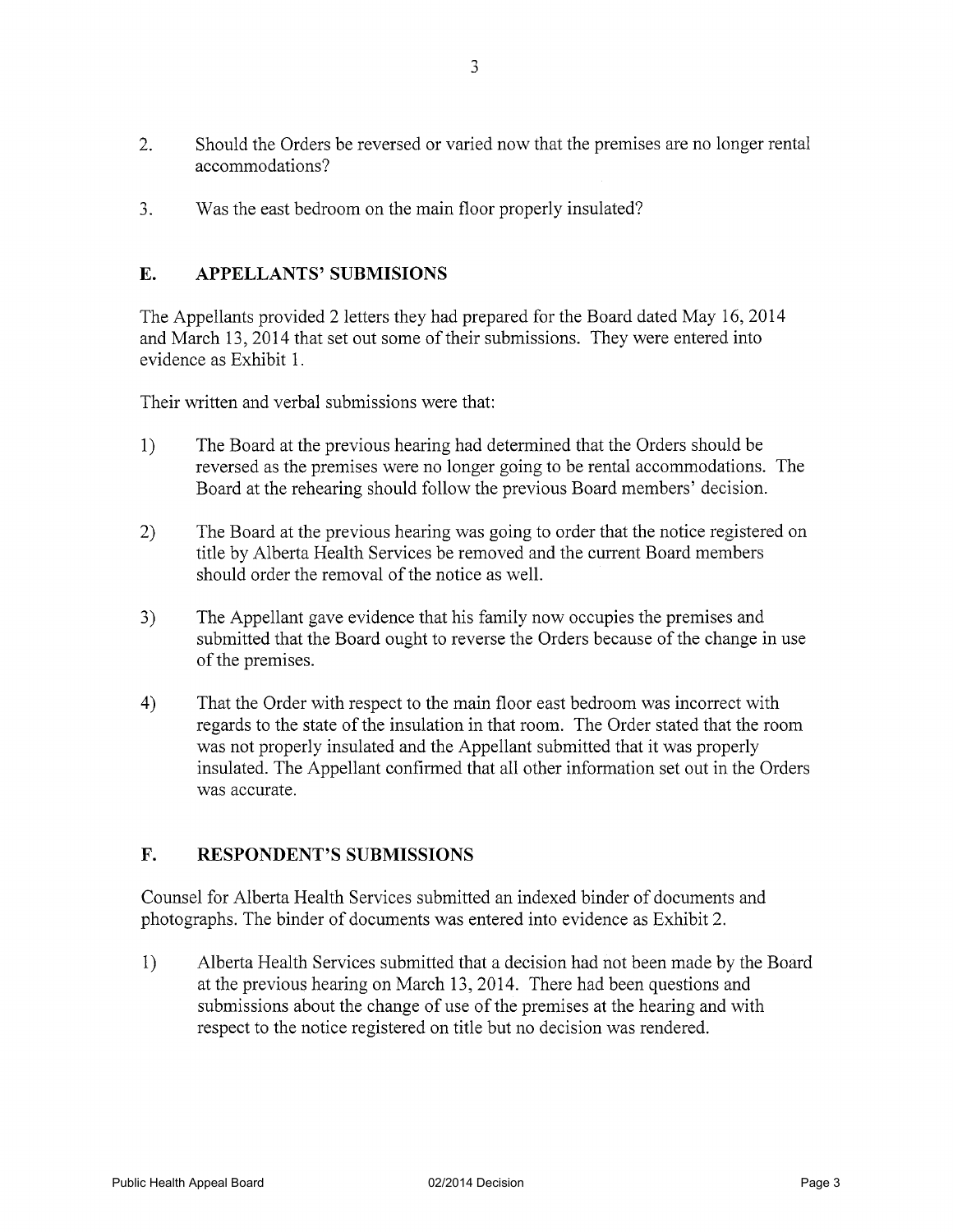- 2) At the previous hearing the Appellants had stated they were planning to move into the premises and no longer use it as rental accommodations but the Orders had not been varied after the first hearing.
- Alberta Health Services submitted that the change in use from rental to owner  $3)$ occupied ought not to be grounds to vary or reverse the Orders as the test was whether the Orders were validly issued at the time they were issued.
- That directing the notice of health hazard be removed from the title to the  $4)$ property was outside the jurisdiction of the Board. The notice was registered pursuant to s.64 of the *Public Health Act* and the Board has no statutory authority to direct the removal of the notice from the title to the property.
- That the main floor east bedroom was not properly insulated and Exhibit 2  $5)$ contains a Housing/Public Accommodation Inspection Report (Tab 5, page 30) that describes the condition of the room when inspected. The photographs (Tab 6, Pages 48 and 49, photographs 1, 2 and 3) depict the condition of the main floor east bedroom as observed by the Executive Officer on January 9, 2014. The condition of the room and the presence of a space heater are shown in the photograph.

#### G. **DECISION**

Having considered all of the evidence and the submissions of the parties, the Board has decided that the Executive Officer's Orders dated on January 10, 2014 and January 14, 2014 are confirmed.

#### H. **REASONS**

Previous Hearing/Decision  $1)$ 

The Board finds that there was no decision rendered after the earlier hearing by the Board on March 13, 2014. The Appellants may have believed that the decision was to reverse the Orders and remove the notice registered on title because of the questions the Board asked at the hearing but the Board is satisfied that there was no earlier decision made with respect to the two Orders under appeal. This is a rehearing of the appeal and the newly constituted Board's decision will be based solely on the submissions and evidence presented on May 16, 2014.

Notice of Health Hazard registered on title  $(2)$ The notice registered on the Appellants' title to the property was registered pursuant to s.64 of the *Public Health Act* which states: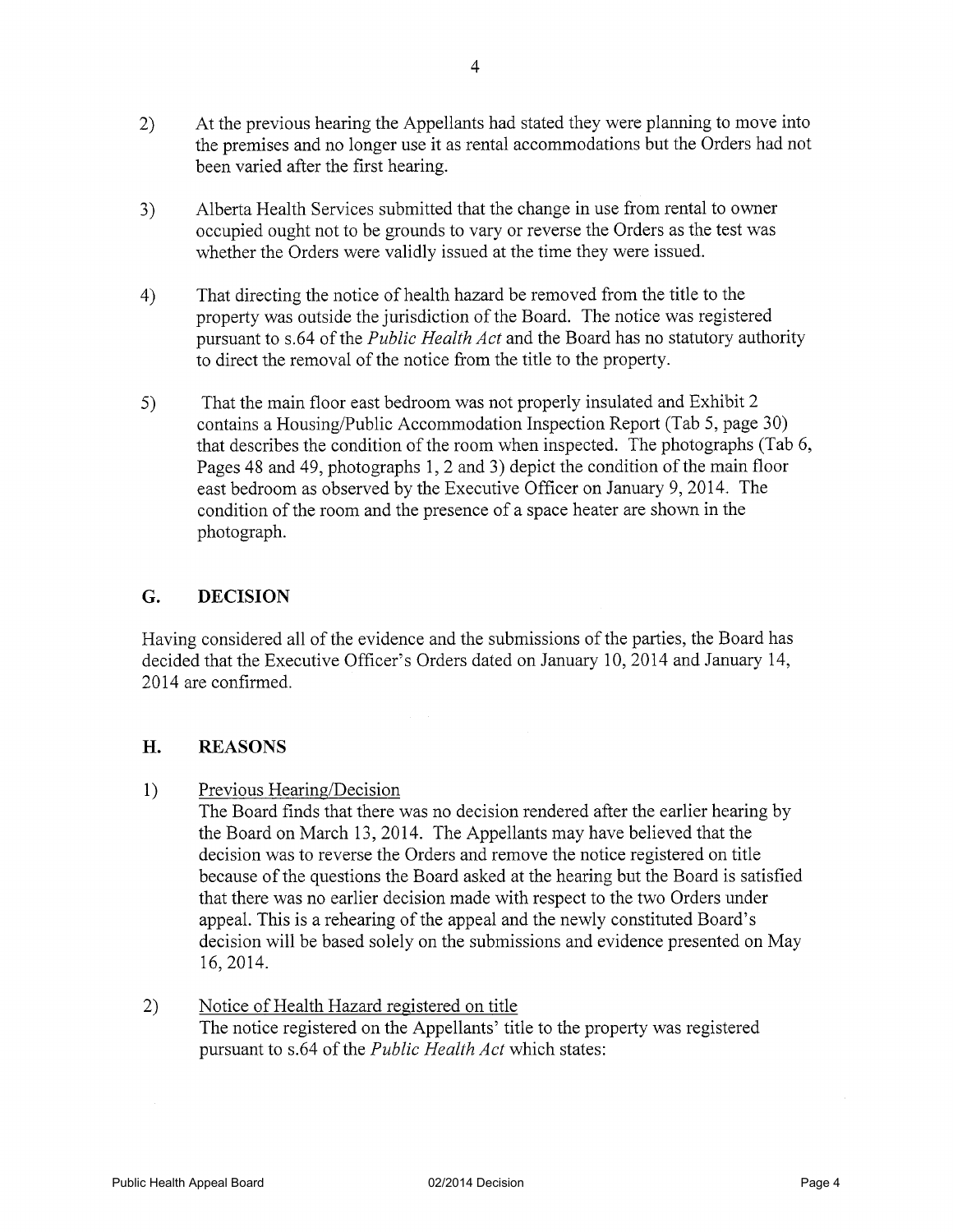$s.64$  (1) When an order is issued under section 62, the regional health authority may cause to be filed with the Registrar of Land Titles a notice of health hazard against the registration of any person as a transferee or owner of, or of any instrument affecting, the land that is subject of the order, unless the instrument or certificate of title is expressed to be subject to that notice.

(2) A notice of health hazard registered under this section does not lapse and shall not be cancelled or withdrawn except on the receipt by the Registrar of a notice in writing from the regional health authority requesting cancellation or withdrawal.

(3) On registering a notice of health hazard, the Registrar shall notify the person against whose title the notice is registered and notify caveators and mortgagees when the addresses of those persons may be ascertained from the certificate of title.

The Board's jurisdiction to hear appeals is found in s.5 of the *Public Health Act* and it states (emphasis added):

In this section, "decision of a regional health authority" means

(a) an order issued under section 62, and

(b) a decision to issue or to cancel, suspend or refuse to issue a licence, permit or other approval provided for in the regulations, and any other decision in respect of which an appeal to the Board is permitted under the regulations, whether any of those decisions is made by the regional health authority itself or one of its employees or agents.

As the registration of the Notice was not an order issued under section 62 of the *Public Health Act*, the Board finds that it does not have jurisdiction to direct the removal of the notice. If the Orders issued pursuant to s.62 were reversed, the pre-requisite for registering the notice, "when an order is issued under section 62", would not be met but in this instance the Board has confirmed the Orders and not reversed them.

#### Confirmation of the Orders  $3)$

The Orders directed the tenants who occupied the premises to vacate the basement and to cease using the main floor east bedroom as a bedroom. That has now occurred as the property is no longer rented to tenants. But the Orders also directed the Owners to complete work in the basement of the premises and it is the Appellants' submission that this portion of the Order ought to be reversed now that the premises are owner occupied.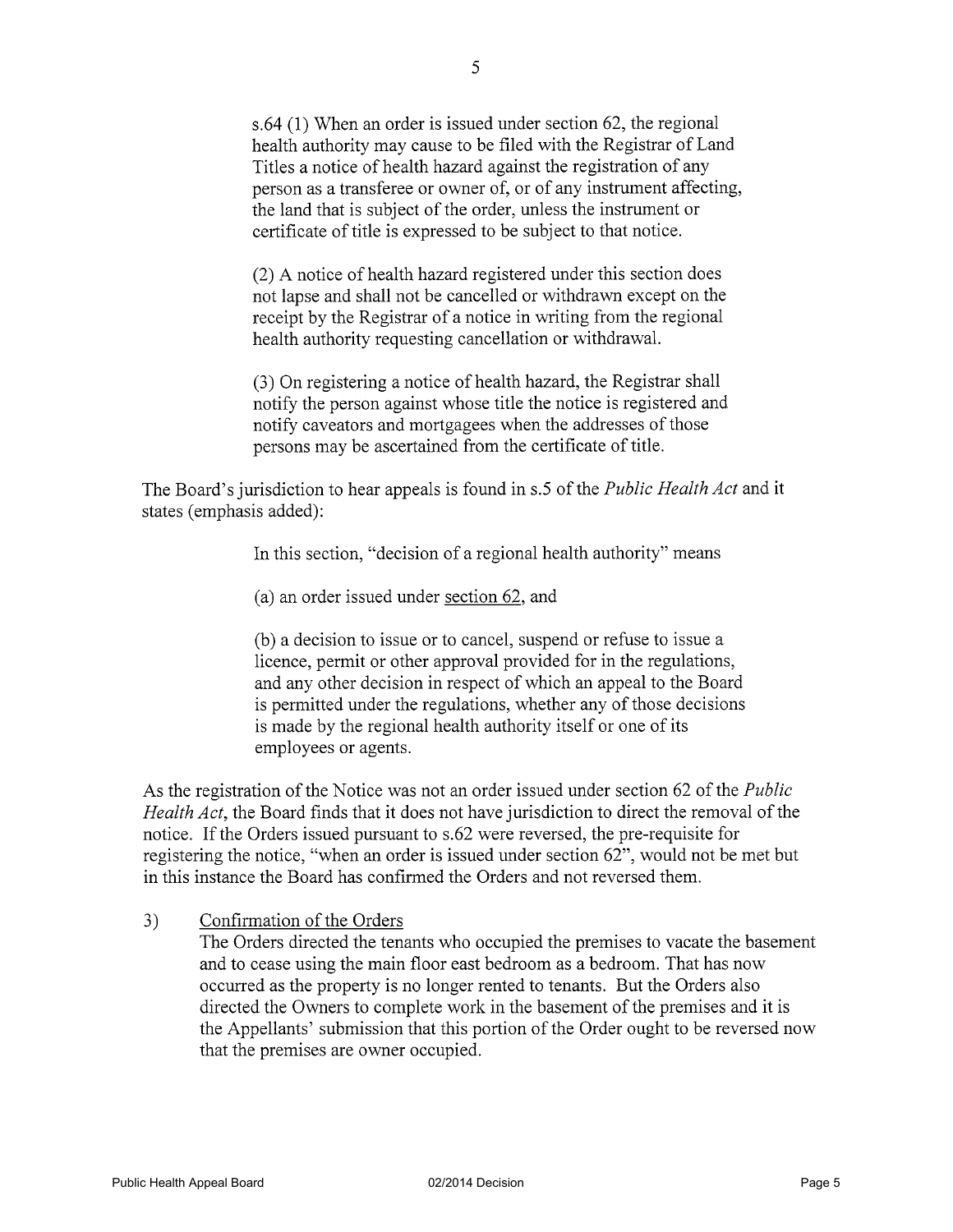The Housing Regulations and Standards do not apply to housing premises or to that part of the housing premises that are occupied solely by the owner and the owner's dependants. The Board finds that at the time the Orders were issued these Regulations and Standards did apply to the premises and the Orders should not be reversed by the Board as a result of a change of use, from rental accommodations to owner occupied premises, after the Orders were issued.

Insulation in main floor east bedroom The only content in the Orders that was disputed by the Appellants was whether the east main floor bedroom was properly insulated. In that regard, the Board prefers the evidence of Ms. McKenna, the Executive Officer, who gave evidence that the east floor bedroom was not properly insulated. The photographs submitted by Alberta Health Services supported her verbal evidence by depicting the condition of the room which appears to be a porch with single pane windows and improper insulation. A space heater was required to heat the room.

#### L. **SUMMARY**

 $4)$ 

The Executive Officer's Orders dated January 10, 2014 and January 13, 2014 are confirmed.

Per: Julia Jones, Chair Also Sitting: Ron Everard, Vice-Chair

David Thomas, Member

Date: June 13, 2014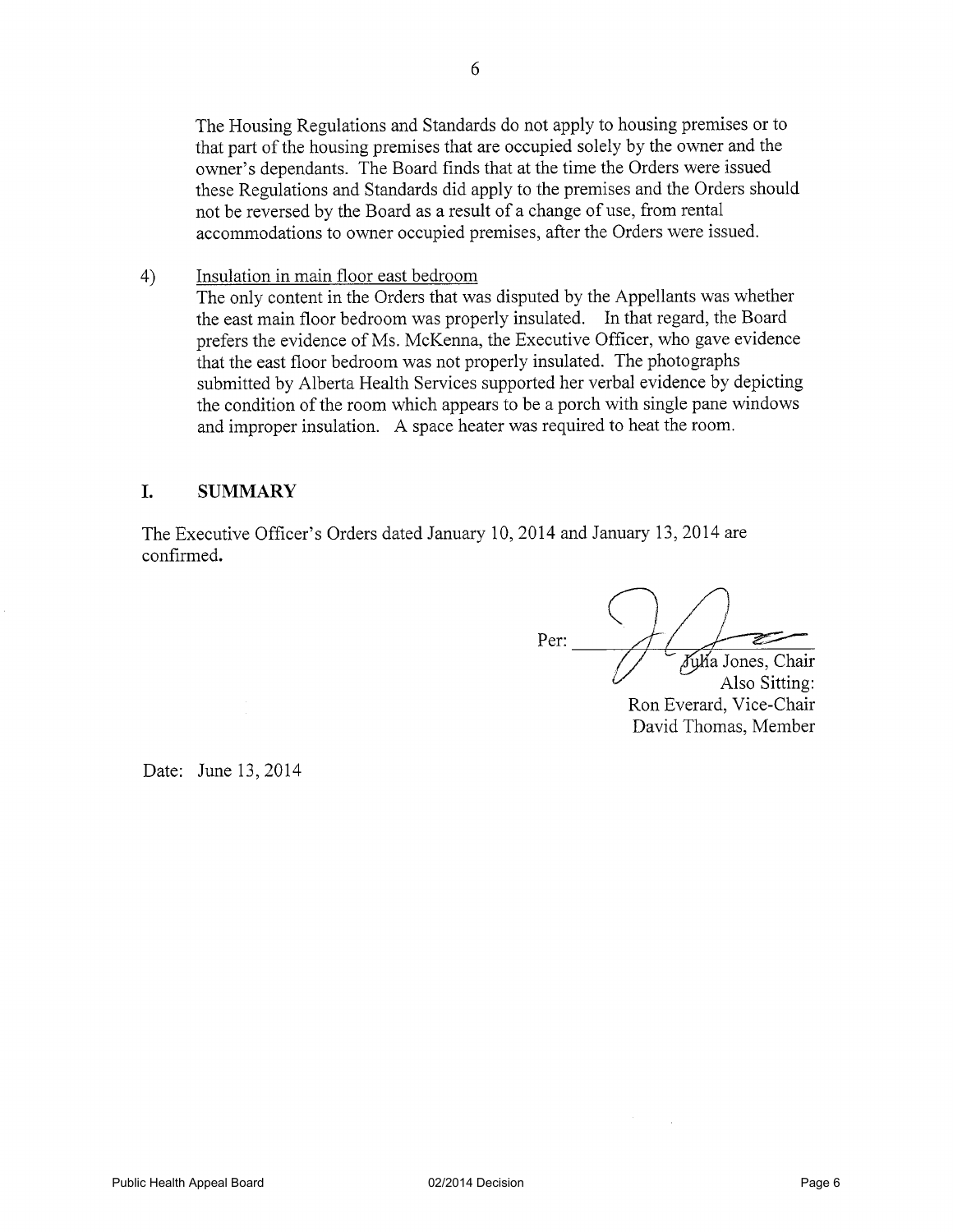

# **ORDER OF AN EXECUTIVE OFFICER UNFIT FOR HUMAN HABITATION ORDER TO VACATE**

**To:** Farzana Nigar "the owner"

> Anwar Ahmed "the property manager"

- **And To:** All Occupant(s) of the following Housing premises: Basement - 1930 27 Street SW
- **RE:** Those housing premises located in Calgary, Alberta and municipally described as: Basement - 1930 27 Street SW

**WHEREAS** I, an **Executive Officer** of **Alberta Health Services,** have inspected the above noted premises pursuant to the provisions of the **Public Health Act**, RSA 2000, c. P-37, as amended;

**AND WHEREAS** such inspection disclosed that the following conditions exist in and about the above noted premises which are or may become injurious or dangerous to the public health or which might hinder the prevention or suppression of disease, namely:

# **East Bedroom**

- a. The walls are unfinished drywall.
- b. The ceiling is unfinished drywall.
- c. The floor is not finished; it is plywood with a heavily stained piece of carpet placed in the middle of the room.
- d. Baseboards, window trim, and door trim are missing throughout the bedroom.
- e. The openable area of the window is 11 inches by 7.5 inches which does not comply with egress requirements.

# **South Bedroom**

- a. The flooring is not properly installed. The carpet has just been placed on the floor, not secured and not finished with baseboards or transition bars.
- b. The openable area of the window is 14 inches by 34 inches which does not comply with egress requirements.
- c. The window does not have a lock or any way to secure it.

# **West Bedroom**

- a. There is no window or any means of egress from this bedroom.
- b. The walls are not finished, one wall is unfinished drywall, one wall has wallpaper in poor condition, and two walls are wooden studs with no drywall.
- c. The ceiling is unfinished plywood.
- d. The floor is unfinished plywood.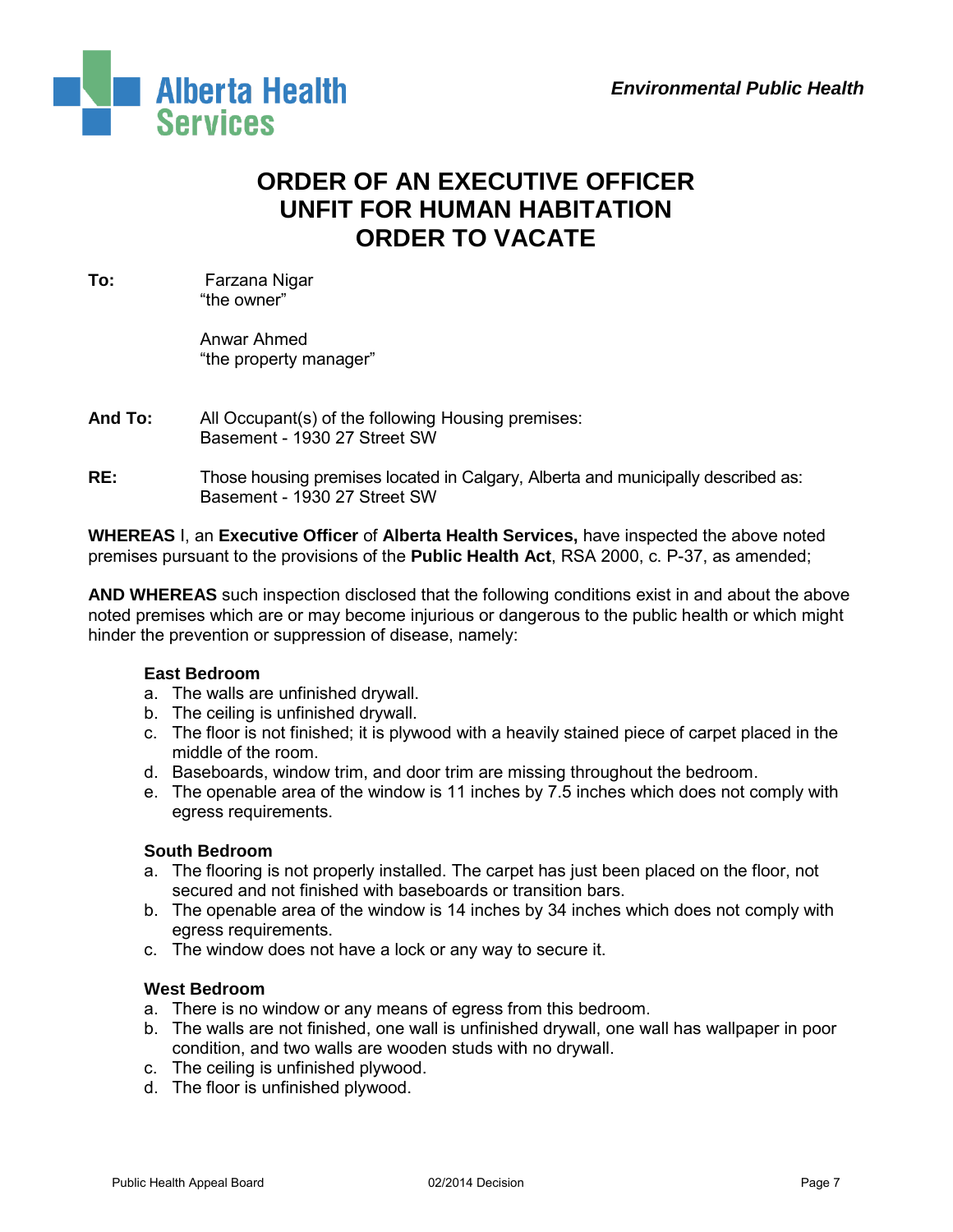# **Common**

- a. There is no handrail along the stairs leading to the basement.
- b. The window in the common area has no lock or any way to secure it.
- c. The floors walls and ceiling are unfinished.
- d. Carpeting along the stairs is not secured and is posing a tripping hazard.

**AND WHEREAS** such inspection disclosed that the following breaches of the Public Health Act and the Housing Regulation, Alberta Regulation 173/99, and the Minimum Housing and Health Standards exist in and about the above noted premises, namely:

# **East Bedroom**

- a. The walls are unfinished drywall. This is in contravention of section III(5) of the Minimum Housing and Health Standards which states that: All walls, windows, ceilings, floors, and floor coverings shall be maintained in good repair, free of cracks, holes, loose or lifting coverings and in a condition that renders it easy to clean.
- b. The ceiling is unfinished drywall. This is in contravention of section III(5) of the Minimum Housing and Health Standards which states that: All walls, windows, ceilings, floors, and floor coverings shall be maintained in good repair, free of cracks, holes, loose or lifting coverings and in a condition that renders it easy to clean.
- c. The floor is not finished; it is plywood with a heavily stained piece of carpet placed in the middle of the room. This is in contravention of section III(5) of the Minimum Housing and Health Standards which states that: All walls, windows, ceilings, floors, and floor coverings shall be maintained in good repair, free of cracks, holes, loose or lifting coverings and in a condition that renders it easy to clean.
- d. Baseboards, window trim, and door trim are missing throughout the bedroom. This is in contravention of section III(5) of the Minimum Housing and Health Standards which states that: All walls, windows, ceilings, floors, and floor coverings shall be maintained in good repair, free of cracks, holes, loose or lifting coverings and in a condition that renders it easy to clean
- e. The openable area of the window is 11 inches by 7.5 inches which does not comply with egress requirements. This is in contravention of section III(3)(b) of the Minimum Housing and Health Standards which states that: For buildings of 3 storeys or less and except where a bedroom door provides access directly to the exterior or the suite is sprinklered, each bedroom shall have at least one outside window which may be opened from the inside without the use of tools or special knowledge. And section III(3)(b)(i) of the Minimum Housing and Health Standards which states that: Windows referred to above shall provide unobstructed openings with areas not less than 0.35 m2 (3.8ft2), with no dimension less than 380 mm (15").

# **South Bedroom**

- a. The flooring is not properly installed. The carpet has just been placed on the floor, not secured and not finished with baseboards or transition bars. This is in contravention of section III(5) of the Minimum Housing and Health Standards which states that: All walls, windows, ceilings, floors, and floor coverings shall be maintained in good repair, free of cracks, holes, loose or lifting coverings and in a condition that renders it easy to clean
- b. The openable area of the window is 14 inches by 34 inches which does not comply with egress requirements. This is in contravention of section III(3)(b) of the Minimum Housing and Health Standards which states that: For buildings of 3 storeys or less and except where a bedroom door provides access directly to the exterior or the suite is sprinklered,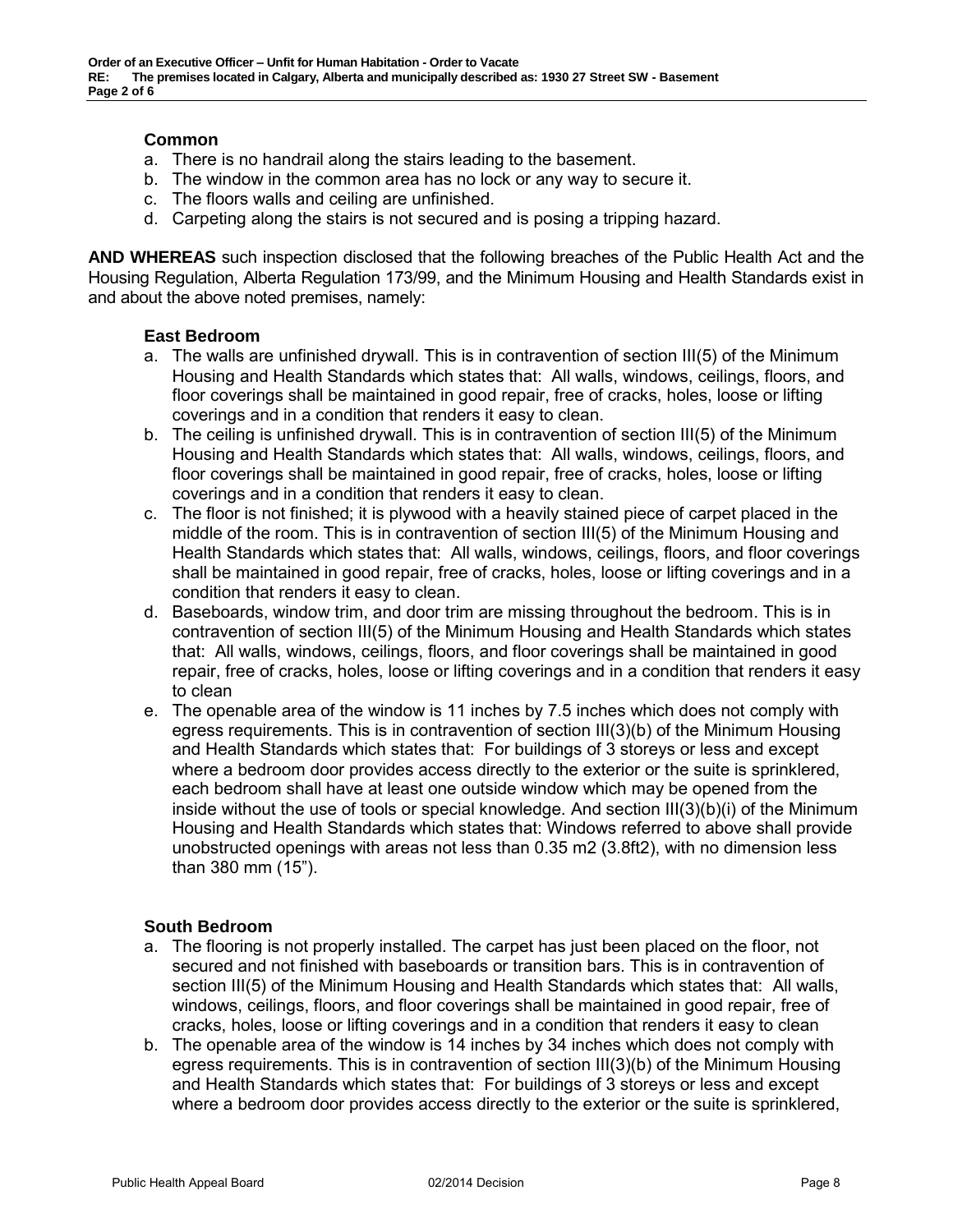each bedroom shall have at least one outside window which may be opened from the inside without the use of tools or special knowledge. And section III(3)(b)(i) of the Minimum Housing and Health Standards which states that: Windows referred to above shall provide unobstructed openings with areas not less than 0.35 m2 (3.8ft2), with no dimension less than 380 mm (15").

c. The window does not have a lock or any way to secure it. This is in contravention of section III(3)(a) of the Minimum Housing and Health Standards which states that: Exterior windows and doors shall be capable of being secured.

# **West Bedroom**

- a. There is no window or any means of egress from this bedroom. This is in contravention of section III(3)(b) of the Minimum Housing and Health Standards which states that: For buildings of 3 storeys or less and except where a bedroom door provides access directly to the exterior or the suite is sprinklered, each bedroom shall have at least one outside window which may be opened from the inside without the use of tools or special knowledge.
- b. The walls are not finished, one wall is unfinished drywall, one wall has wallpaper in poor condition, and two walls are wooden studs with no drywall. This is in contravention of section III(5) of the Minimum Housing and Health Standards which states that: All walls, windows, ceilings, floors, and floor coverings shall be maintained in good repair, free of cracks, holes, loose or lifting coverings and in a condition that renders it easy to clean
- c. The ceiling is unfinished plywood. This is in contravention of section III(5) of the Minimum Housing and Health Standards which states that: All walls, windows, ceilings, floors, and floor coverings shall be maintained in good repair, free of cracks, holes, loose or lifting coverings and in a condition that renders it easy to clean
- d. The floor is unfinished plywood. This is in contravention of section III(5) of the Minimum Housing and Health Standards which states that: All walls, windows, ceilings, floors, and floor coverings shall be maintained in good repair, free of cracks, holes, loose or lifting coverings and in a condition that renders it easy to clean

# **Common**

- a. There is no handrail along the stairs leading to the basement. This is in contravention of section III(3)(c) of the Minimum Housing and Health Standards which states that: Inside or outside stairs or porches including all treads, risers, supporting structural members, rails, guards and balconies, shall be maintained in good repair and shall comply with the requirements of the Alberta Building Code or a Professional Engineer design.
- b. The window in the common area has no lock or any way to secure it. This is in contravention of section III(3)(a) of the Minimum Housing and Health Standards which states that: Exterior windows and doors shall be capable of being secured.
- c. The floors walls and ceiling are unfinished. This is in contravention of section III(5) of the Minimum Housing and Health Standards which states that: All walls, windows, ceilings, floors, and floor coverings shall be maintained in good repair, free of cracks, holes, loose or lifting coverings and in a condition that renders it easy to clean.
- d. Carpeting along the stairs is not secured and is posing a tripping hazard. This is in contravention of section III(5) of the Minimum Housing and Health Standards which states that: All walls, windows, ceilings, floors, and floor coverings shall be maintained in good repair, free of cracks, holes, loose or lifting coverings and in a condition that renders it easy to clean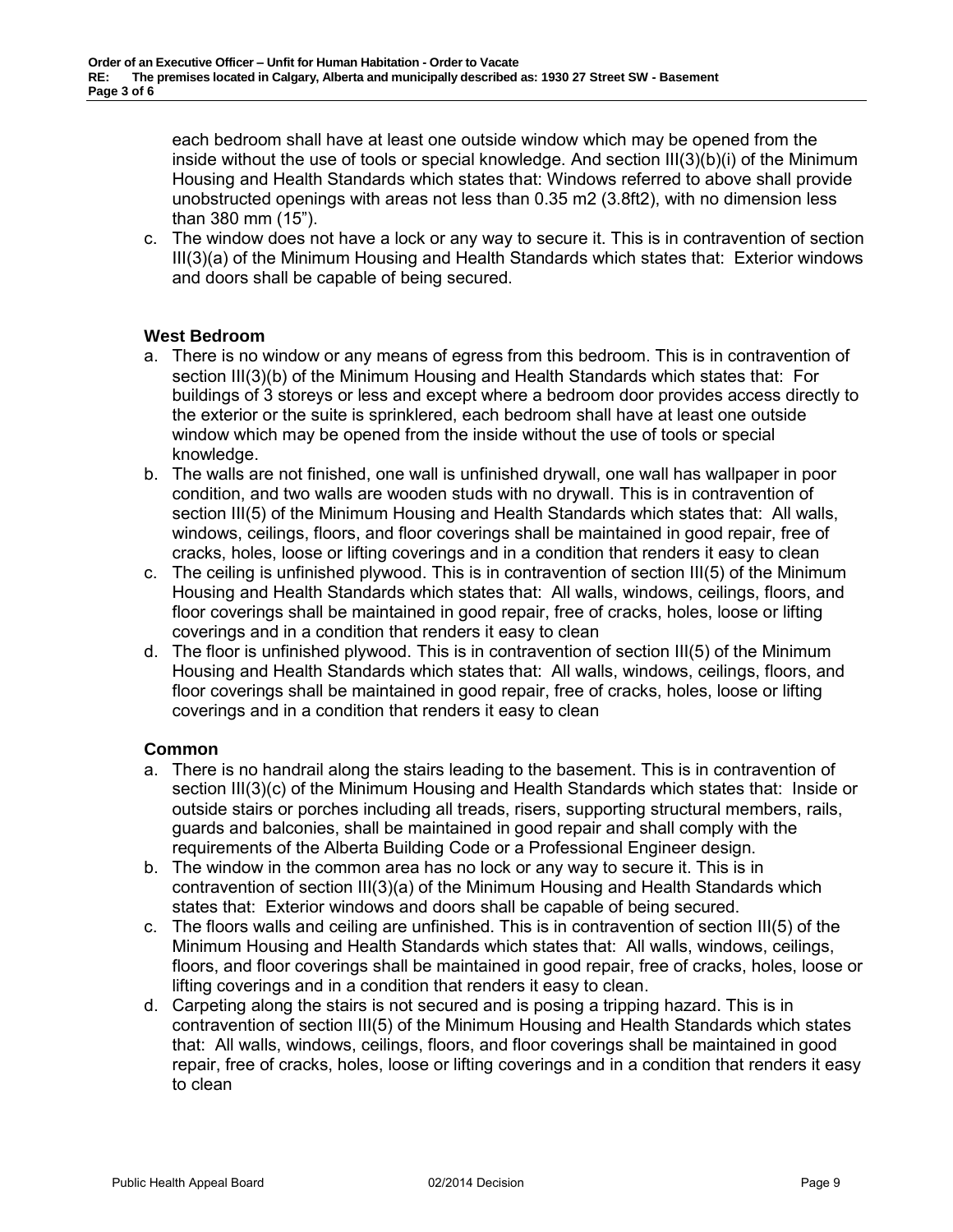**AND WHEREAS**, by virtue of the foregoing, the above noted premises are hereby declared to be **Unfit for Human Habitation**.

## NOW THEREFORE, I hereby **ORDER** and **DIRECT**:

- 1. That the occupants vacate the above noted premises on or before January 10, 2014.
- 2. That the owner immediately undertake and diligently pursue the completion of the following work in and about the above noted premises, namely:

### **East Bedroom**

- a. Ensure walls are properly finished.
- b. Ensure ceiling is properly finished.
- c. Ensure floor is properly finished.
- d. Ensure baseboards, window trim, and door trim are properly installed.
- e. Replace window and ensure it meets egress requirements.

### **South Bedroom**

- a. Ensure flooring and finishes are properly installed.
- b. Replace window and ensure it meets egress requirements.
- c. Ensure window can be secured from the inside.

### **West Bedroom**

a. Discontinue use of this room as a bedroom immediately.

### **Common**

- a. Install a handrail along the stairs to the basement.
- b. Ensure the window in the common area can be secured from the inside.
- c. Ensure floors walls and ceiling are properly finished.
- d. All floor coverings must be properly secured.
- 3. That until such time as the work referred to above is completed to the satisfaction of an Executive Officer of Alberta Health Services; the above noted premises shall remain vacant and secure from unauthorized entry.
- 4. Work should be completed by April 1, 2014.

The above conditions were noted at the time of inspection and may not necessarily reflect all deficiencies. You are advised that further work may be required to ensure full compliance with the Public Health Act and regulations, or to prevent a public health nuisance.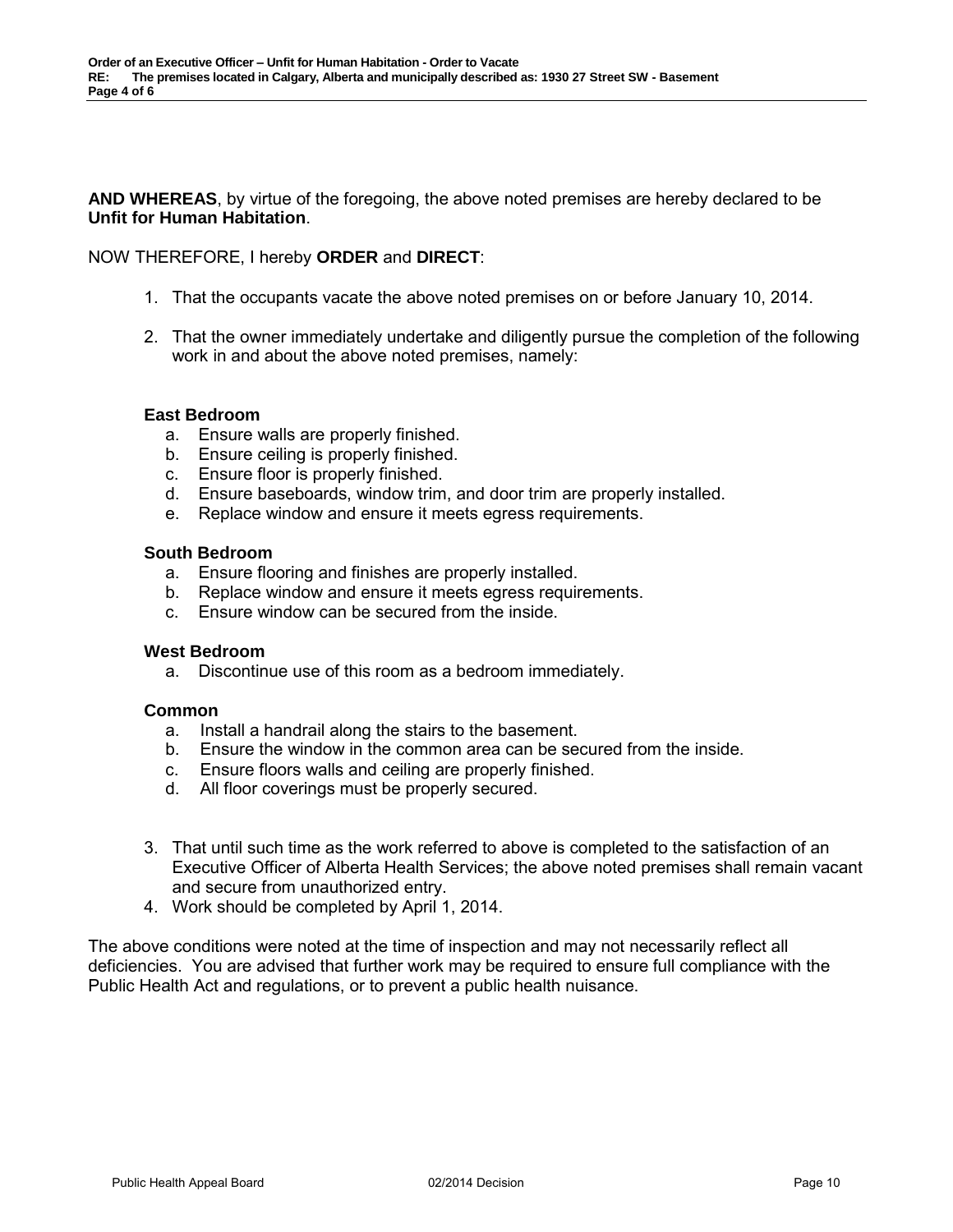DATED at Calgary, Alberta, January 10, 2014

Confirmation of an oral order issued to Anwar Ahmed, on January 10, 2014.

Erin McKenna BSc, BEH(AD), CPHI(C) Executive Officer Alberta Health Services

### **YOU HAVE THE RIGHT TO APPEAL**

**A person who a) is directly affected by a decision of a Regional Health Authority, and b) feels himself aggrieved by the decision** 

**may appeal the decision within ten (10) days after receiving the order to the Public Health Appeal Board located at Reception, Main Floor. Telus Plaza, 10025 Jasper Avenue, Edmonton, Alberta, T5J 1S6, Telephone 780-427-2813 Fax 780-422-0914.** 

**The terms of this Order remain in effect notwithstanding the filing or proposed filing of any such appeal. If you appeal, you may also make an application to the Board for a stay of this Order pending the appeal.** 

**A copy of the Public Health Appeal form may be obtained by contacting Alberta Health Services at 780-342-0122 or the Public Health Appeal Board 780-427-2813.**

**You are advised that all orders remain in effect pending such an appeal**

### **HEALTH LEGISLATION, REGULATIONS AND STANDARDS**

*Electronic versions of the Public Health Act and Regulations are available at the Alberta Queen's Printer Bookstore 10611 - 98 Avenue, Main Floor, Park Plaza, Edmonton, Alberta, T5K 2P7 or [www.qp.gov.ab.ca.](http://www.qp.gov.ab.ca/)* 

*Health Legislation and regulations are available for purchase. Please contact Alberta Queen's Printer Bookstore 10611 - 98 Avenue, Main Floor, Park Plaza, Edmonton, Alberta, T5K 2P7 or www.qp.gov.ab.ca.* 

*Copies of standards are available by contacting the Health Protection Branch of Alberta Health at 780- 427-4518, or by visiting: [www.health.alberta.ca/about/health-legislation.html](http://www.health.alberta.ca/about/health-legislation.html)*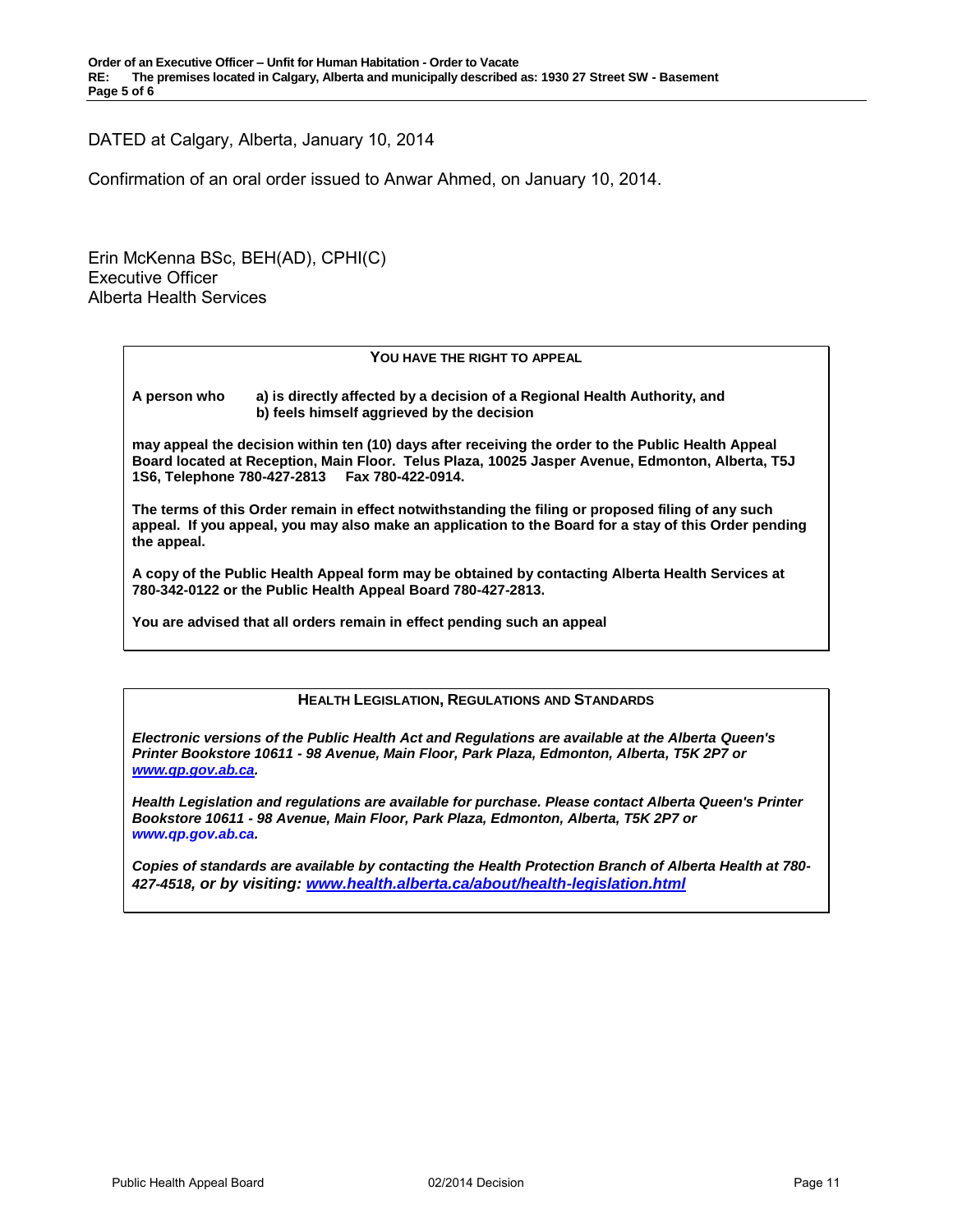#### **AIRDRIE Regional Health Centre**

604 Main Street South Airdrie, AB T4B 3K7 Phone: 403-912-8400 Fax: 403-912-8410

#### **CLARESHOLM Health Unit**

5221 2<sup>nd</sup> Street W PO Box 1391 Claresholm, AB T0L 0T0 Phone: 403 625-4061 Fax: 403-625-4062

#### **BANFF Health Unit**

303 Lynx Street PO Box 1266 Banff, AB T1L 1B3 Phone:403-762-2990 Fax: 403-762-5570

#### **COCHRANE Community Health**

**Centre** 60 Grande Boulevard Cochrane, AB T4C 0S4 Phone: 403-851-6000 Fax:403- 851-6009

# **CALGARY - Southport Atrium**

10101 Southport Road SW Calgary, AB T2W 3N2 Phone:403-943-2288 Fax: 403-943-8056

#### **OKOTOKS Health and Wellness Centre**

11 Cimarron Common Okotoks, AB T1S 2E9 Phone: 403-995-2600 Fax: 403-995-2639

[www.albertahealthservices.ca/eph.asp](http://www.albertahealthservices.ca/eph.asp)

## **CANMORE Public Health**

#104, 800 Railway Avenue Canmore, AB T1W 1P1 Phone: 403-678-5656 Fax: 403-678-5068

#### **STRATHMORE Public Health Office**

650 Westchester Road Strathmore, AB T1P 1H8 Phone: 403-361-7200 Fax: 403-361-7244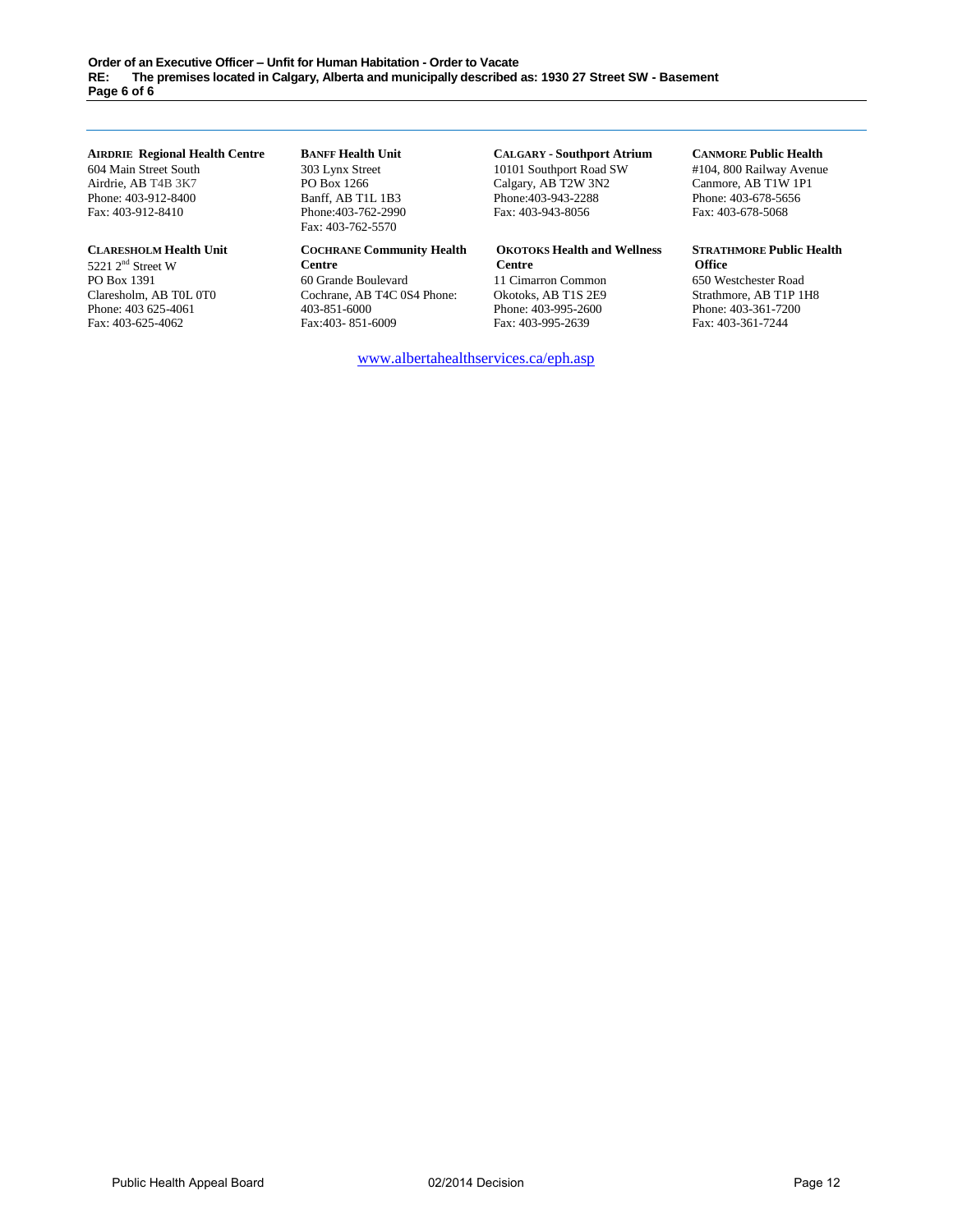

# **ORDER OF AN EXECUTIVE OFFICER UNFIT FOR HUMAN HABITATION ORDER TO VACATE**

**To:** Farzana Nigar "the owner"

> Anwar Ahmed "the property manager"

- **And To:** All Occupant(s) of the following Housing premises: Main floor east bedroom – 1930 27 Street SW
- **RE:** Those housing premises located in Calgary, Alberta and municipally described as: Main floor east bedroom – 1930 27 Street SW

**WHEREAS** I, an **Executive Officer** of **Alberta Health Services,** have inspected the above noted premises pursuant to the provisions of the **Public Health Act**, RSA 2000, c. P-37, as amended;

**AND WHEREAS** such inspection disclosed that the following conditions exist in and about the above noted premises which are or may become injurious or dangerous to the public health or which might hinder the prevention or suppression of disease, namely:

- a. This room is not properly insulated and it has no hot air register unit as it was not built to be a habitable room. As a result the occupants use a space heater as the primary source of heat.
- b. The windows in this room cannot be opened. The door which leads to the outside from this room has been taped shut and a dresser is barricading the door, thus blocking the only means of egress.
- c. The windows in this room are single pane and therefore not weatherproof.

**AND WHEREAS** such inspection disclosed that the following breaches of the Public Health Act and the Housing Regulation, Alberta Regulation 173/99, and the Minimum Housing and Health Standards exist in and about the above noted premises, namely:

- a. This room is not properly insulated and it has no hot air register unit as it was not built to be a habitable room. As a result the occupants use a space heater as the primary source of heat. This is in contravention of section IV(8)(c) of the Minimum Housing and Health Standards which states that: Cooking appliances and portable space heaters shall not be used as the primary source for the required heat to a habitable room.
- b. The windows in this room cannot be opened. The door which leads to the outside from this room has been taped shut and a dresser is barricading the door, thus blocking the only means of egress. This is in contravention of section III(3)(b) of the Minimum Housing and Health Standards which states that: For buildings of 3 storeys or less and except where a bedroom door provides access directly to the exterior or the suite is sprinklered, each bedroom shall have at least one outside window which may be opened from the inside without the use of tools or special knowledge. And section III(3)(b)(i) of the Minimum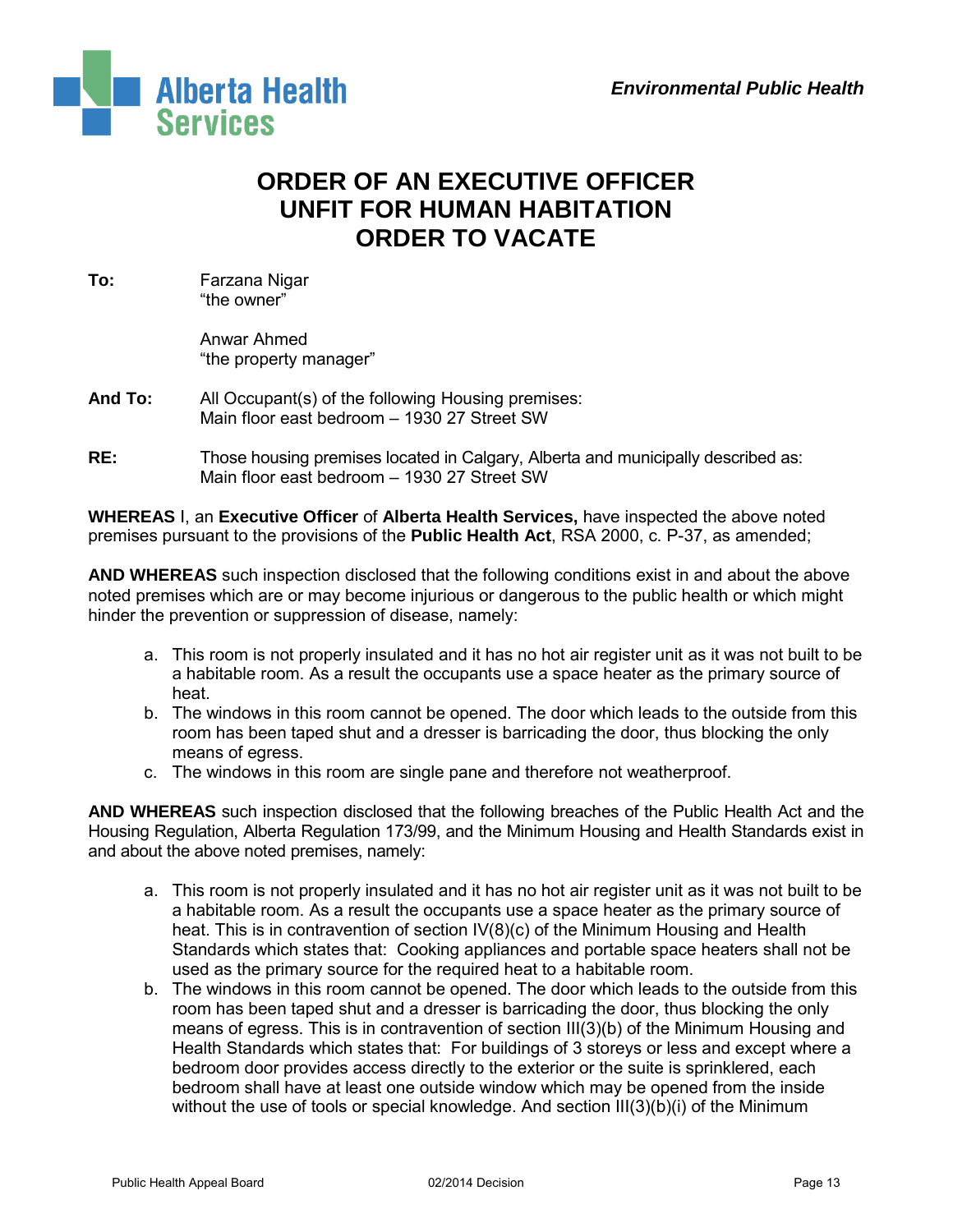Housing and Health Standards which states that: Windows referred to above shall provide unobstructed openings with areas not less than 0.35 m2 (3.8ft2), with no dimension less than 380 mm (15").

c. The windows in this room are single pane and therefore not weatherproof. This is in contravention of section III(2)(b)(ii) of the Minimum Housing and Health Standards which states that: In housing premises intended for use during the winter months, windows in habitable rooms shall protect against cold weather through the provision of a storm sash, double glazing, or other durable thermal/air resistant barrier as may be approved by the Executive Officer.

**AND WHEREAS**, by virtue of the foregoing, the above noted premises are hereby declared to be **Unfit for Human Habitation**.

NOW THEREFORE, I hereby **ORDER** and **DIRECT**:

- 1. That the occupants vacate the above noted premises on or before January 17, 2014
- 2. That the owner immediately undertake and diligently pursue the completion of the following work in and about the above noted premises, namely:
	- a. Discontinue use of this room as a bedroom immediately.
- 3. That until such time as the work referred to above is completed to the satisfaction of an Executive Officer of Alberta Health Services; the above noted premises shall remain vacant and secure from unauthorized entry.

The above conditions were noted at the time of inspection and may not necessarily reflect all deficiencies. You are advised that further work may be required to ensure full compliance with the Public Health Act and regulations, or to prevent a public health nuisance.

DATED at Calgary, Alberta, January 13, 2014

Confirmation of an oral order issued to Anwar Ahmed, on January 10, 2014.

Erin McKenna BSc, BEH(AD), CPHI(C) Executive Officer Alberta Health Services

### **YOU HAVE THE RIGHT TO APPEAL**

**A person who a) is directly affected by a decision of a Regional Health Authority, and b) feels himself aggrieved by the decision**